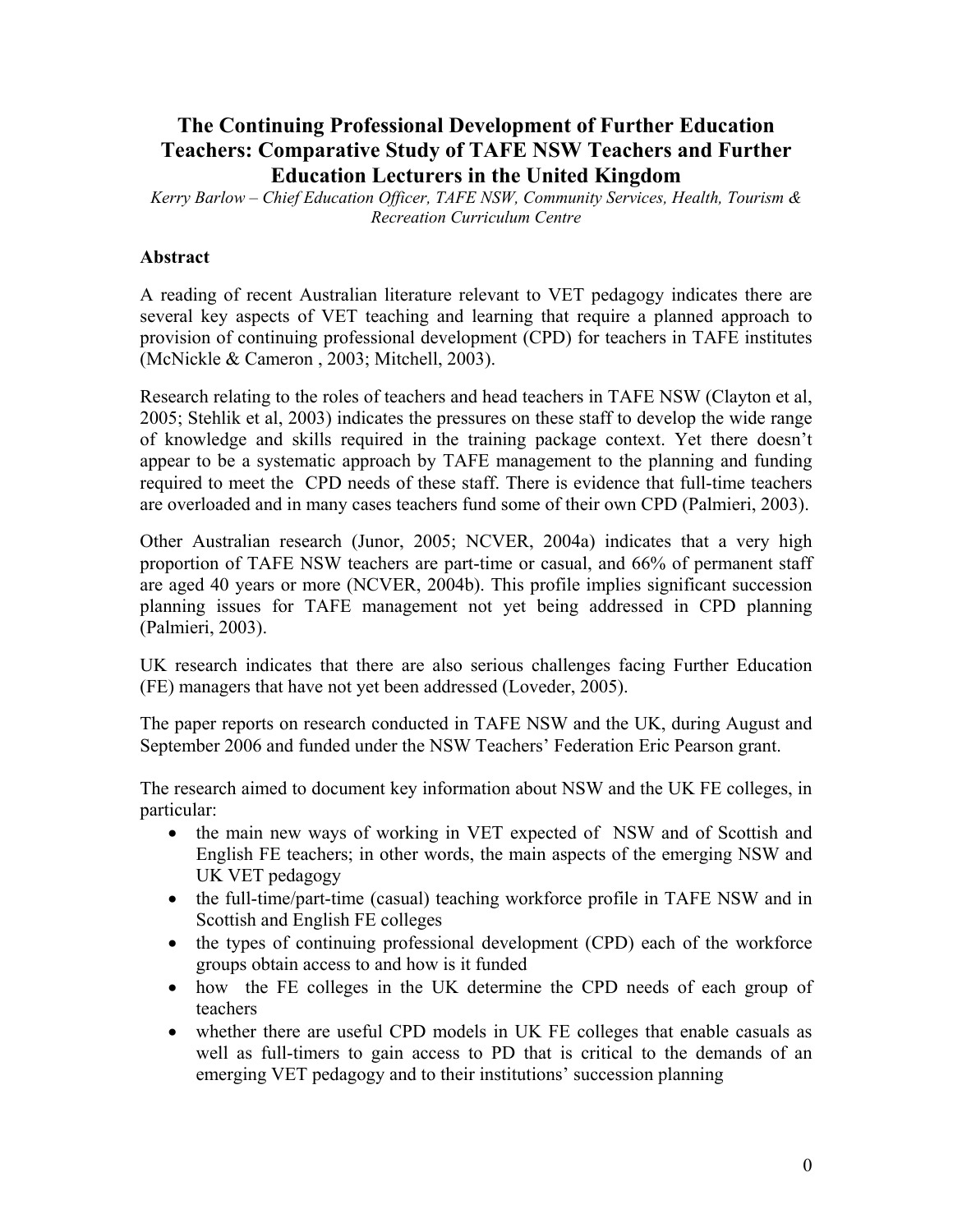### **Introduction**

Clayton et al (2005) claim that sustaining the skill base of the TAFE workforce in each Australian state has become a critical issue. These authors indicate that not only do vocational education and training (VET) teachers have to train people to live and work in a constantly changing world of work, they also have to simultaneously deal with the changing nature of their own working practice.

There are several key factors that are currently impacting on the nature of the TAFE teaching workforce skills base. These include the changing type of pedagogical practices expected in the VET sector, the types of professional development programs required to meet this changing pedagogy, the casualisation of the TAFE teaching workforce, and the demographic profile of the VET workforce.

Against this backdrop, the study aimed to document key information relating to these issues in TAFE NSW and in UK FE colleges in England and Scotland.

This brief conference paper summarises just a few of the findings relating to these issues, a fuller account of which is being prepared for the New South Wales Teacher's Federation.

## **Methodology**

The study used the following sources to gather information:

- literature search for VET teaching and learning and CPD issues in NSW, and in the UK FE systems in England and Scotland
- internet search engine Google "Alerts" for key web and news items. The key words used to elicit the "alerts" were: *further education in England; further education in Scotland; vocational education and training in England; vocational education and training in Scotland (*monitored over a period of a few months)
- twenty one interviews conducted with :
	- o teacher union officers at the Educational Institute of Scotland and the University and College Union in England
	- o teacher union representatives at several colleges in England and Scotland
	- o other key informants who have been involved with researching CPD issues and needs in UK FE colleges, or whose role is to develop CPD activities for teachers in FE colleges

### **Changing VET Pedagogy in TAFE and in UK FE Colleges**

Several recent reports indicate there is a growing body of research on VET teaching and learning that implies a distinctive VET pedagogy that has emerged in Australia and other similar countries, in the context of competency-based training and rapidly changing workplaces.

A summary of this literature implies the key features of VET teaching and learning as including:

• Learning aligned to industry standards, thus practitioners being expected to adopt 'best practice' according to industry standards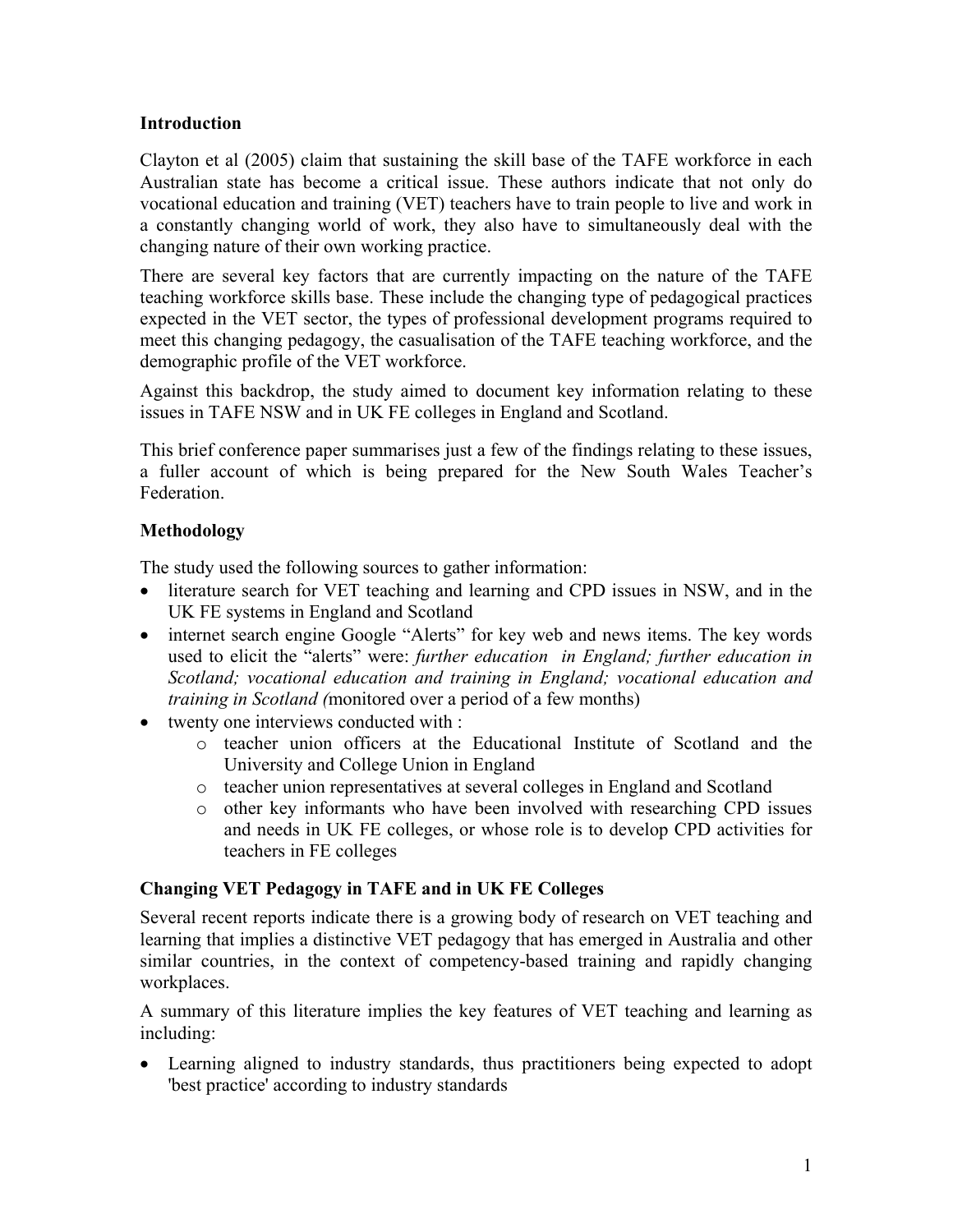- Collaboration/relationships with industry
- Adult learning principles
- program and resource development skills
- VET system knowledge
- Management and leadership
- VET system knowledge
- Management and leadership
- Learner-centredness or knowledge of learner styles
- Flexible delivery/blended learning, using a range of new technologies

[Clayton and Blom, 2004; Guthrie, 2006; National Centre of Vocational Education Research, 2004; TAFE NSW, 2004a; Waters, 2005].

Whilst some aspects of these features are not new to VET teaching, the current government and employer agenda for more direct links between VET and workplaces means there is a push for a stronger focus on the first two features in particular.

Analysis of the research relating to VET pedagogy provides a useful list of pedagogic knowledge, skills and strategies that can be summarised under learning approaches, professional practice and industry knowledge (sometimes called technical currency), on which CPD can be based.

The *Consortium Research Program: Supporting vocational education and training providers in building capability for the future*, is another rich source of information about the nature of VET pedagogy in Australia. Hopefully, once all the research projects being conducted by the Consortium are completed, the key insights will inform the Federal and state VET policy and funding decisions.

The interviews in the UK, with FE lecturers and PD managers, indicated that similar types of skills and knowledge are expected in the colleges there.

However, a checklist approach to VET pedagogy would be simplistic, given the complex nature of human learning, and the atomized approach to competency-based training that sometimes occurs (Wheelahan, 2005). Webb and Cox (2004) suggest that pedagogical practices have both generic and subject-specific aspects, and that conceptions of pedagogy are changing in response to developments of our understanding of cognition and meta-cognition and in response to the perceived opportunities offered by information and communication technologies (ICT). These insights need to be taken into account in planning CPD activities for VET practitioners.

### **Casualisation of the VET workforces in TAFE NSW and the UK**

Australian research (Junor, 2005; NCVER, 2004) indicates that a very high proportion of TAFE teachers are part-time or casual. The authors claim that 78% of teaching staff in NSW (by head count) are part-time or casual. Although, there have been two Staffing Agreements between DET and the union since this data was collected. The most recent agreement commits to increasing use of permanent full-time and part-time employment … *where this is appropriate and sustainable, based on TAFE business and education*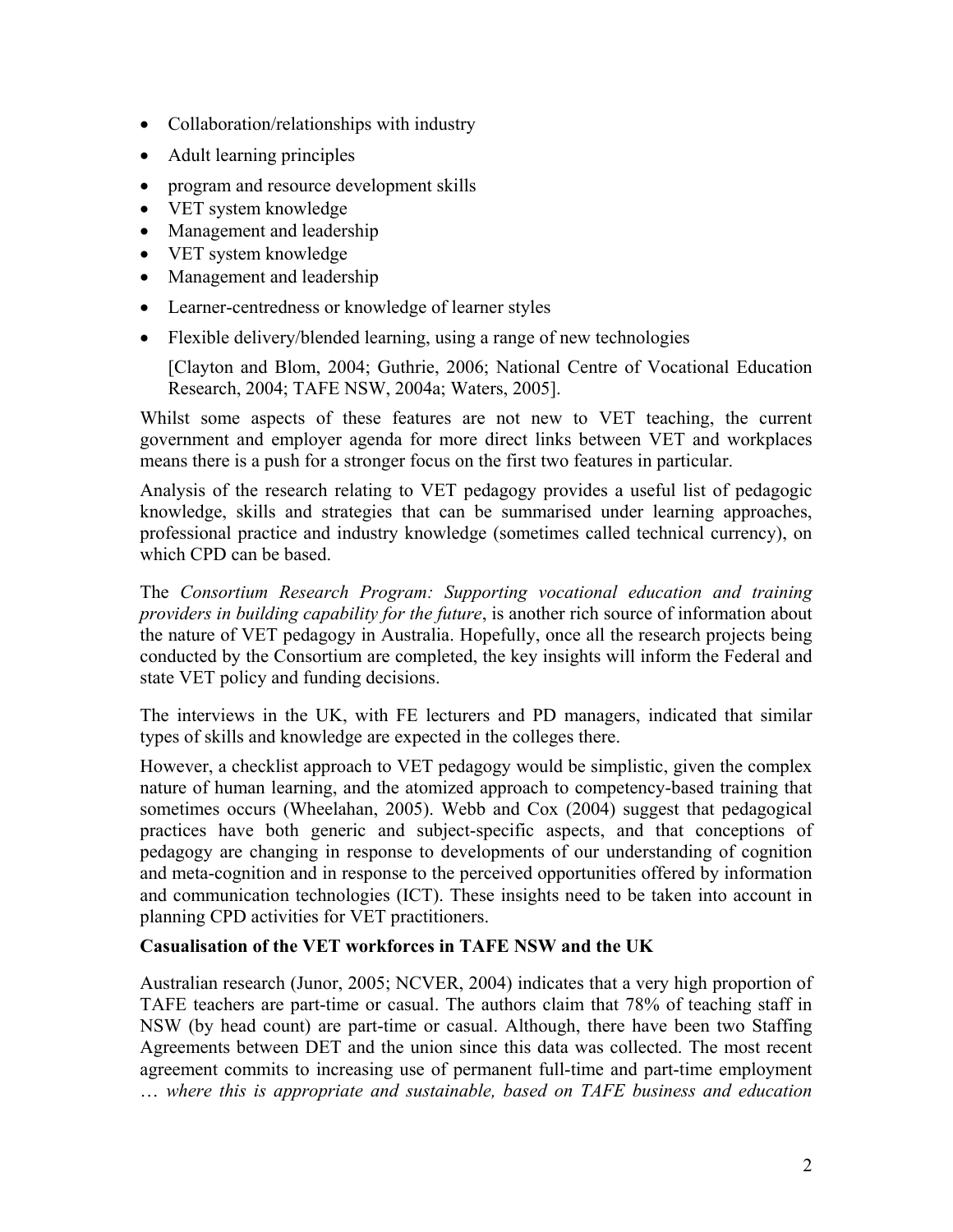*needs (Office of the Director-General, NSW DET, New TAFE Staffing Agreement, 1<sup>st</sup>* March 2007). Evidence from the TAFETA is that only some Institutes had been working towards increasing the numbers of full-time staff under the earlier agreeement (NSW TAFETA, 2006).

In 2004-05 there were 74,632 full-time equivalent teaching staff in England's FE colleges; 49,860 were full-timers and 82,626 were part-timers (62% by headcount); 62,112 had permanent status, 36,253 were fixed term, 7,101 were casual, and 10,601 were agency staff (Learning Skills Council, 2006). According to the union, the casualisation of the teaching force has de-professionalised this workforce. It sees the move to the "license to practice" as a positive one in terms of building professionalism again.

In Scotland 63% of teaching staff (by headcount) were part-time in 2004-05, with 81% of part-timers having temporary, and 19% having permanent, status. Data by full-time equivalent (FTE) indicates that 30% of the teaching workforce is part-time, with 58% of these having temporary status (Scottish Funding Council, 2006).

A highly-casualised staff profile implies significant succession planning issues for TAFE management not yet being addressed in professional development planning (Palmieri, 2003). As Junor points out, there is an urgency to adopt a stable approach to staffing the TAFE sector, due to its central role in securing national skill requirements.

An Australian Senate Committee Report, *Bridging the Skills Divide,* claims that the casualisation of the workforce has led to the erosion of the TAFE teaching skills base. Casualisation also causes problems for access to professional development. A study by Stehlik et al (2003) of contract and casual VET teachers involved in providing flexible and online learning, found that professional development opportunities were more accessible to full-time and permanent educational staff. This was despite the finding that many contract and casual staff often carried out the same range of teaching and other educational functions as their full-time and permanent colleagues. The authors conclude that access to professional development by contract and casual staff is vital for succession planning. They claim that professional development in underpinning educational knowledge, learning styles and curriculum development are as important for skilled and flexible responses as are technical skills (for the online environment), industry knowledge and content skills.

In most of the other literature relating to CPD needs, however, there is little distinction made between full-time and part-time (casual) teachers' needs, and none made between the differing states' needs. In NSW there is a case to more clearly differentiate the skill needs of full-time and part-time (casual) teachers, given that 78% (by headcount) of teaching staff are part-time (casuals) and given that NSW has unique central curriculum and resource development facilities (albeit under-funded), unlike most other states. It can be argued that TAFE NSW should be better placed to deliver more consistent national training package qualifications and skill sets than other states that do not have state-wide curriculum facilities, if it were not for the huge task of providing CPD to the significantly high proportion of part-time (casual) staff in this state.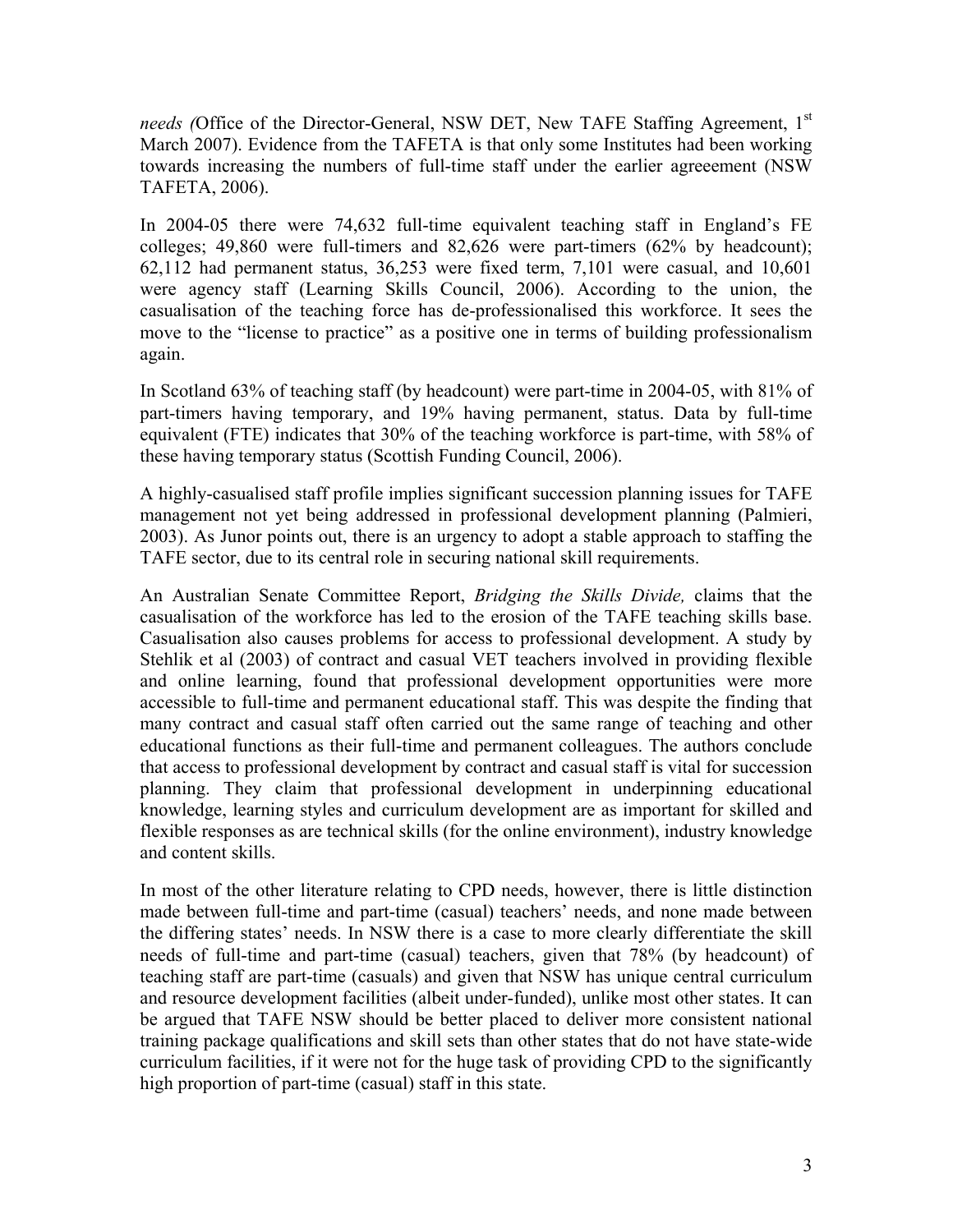### **Continuing Professional Development of TAFE Teachers in NSW**

- There are several types of CPD activities provided by a variety of organizations, including by the TAFE Institutes, but with little coordination and/or planning of targets
- the Annual Department of Education & Training Report does not provide data on CPD expenditure.
- TAFE NSW has a model for ascertaining current and emerging CPD needs of teachers in general in each of its eleven Institutes, and for prioritizing these, via its Professional Development Framework for Teachers.
- The Framework doesn't distinguish between the needs of full-timers and parttime/casuals.
- There is no state funding model that commits to targets, nor a model that ensures all teachers who need access to particular CPD activities are given such access, regardless of job status.

## **Continuing Professional Development of FE lecturers in the UK**

*In the UK:* 

- Sector Skills Councils are the national bodies responsible for identifying the skills and training needs of their sectors, for maintaining national occupational standards for those sectors, for gathering labour market information and for workforce development planning
- UnionLearn is the skills & education program run by Trade Union Congress (for whole workforce CPD); uses Learning Representative model – currently 14,000 trained reps to assist members access learning; in the FE sector, the role of the Learning Rep is to assist the lecturer to work out what CPD courses may assist them in their career enhancement or in meeting targets in the PD Plan agreed to in their annual review.

## *In England:*

- 47 local Learning & Skills Councils, responsible for identifying regional & local skills & training needs; the Lifelong Learning Skills Council is the one responsible for the professional development of everyone working in the learning and skills sector, including further education lecturers.
- A 4-yearly cycle of inspections, with results used as part of the funding formula  $\&$ comprehensive reports of each college publicly published
- From 2007 a "license to practice", includes CPD requirement to have license renewed; those full-timers on new contracts need to complete 30 hours CPD each year (part-timers pro-rata)
- 25% of FE colleges covered by Learning Reps

## *In Scotland:*

- Employers are represented on college Boards of Management
- A lot of colleges have research units; a lot of system-wide research has been done on CPD needs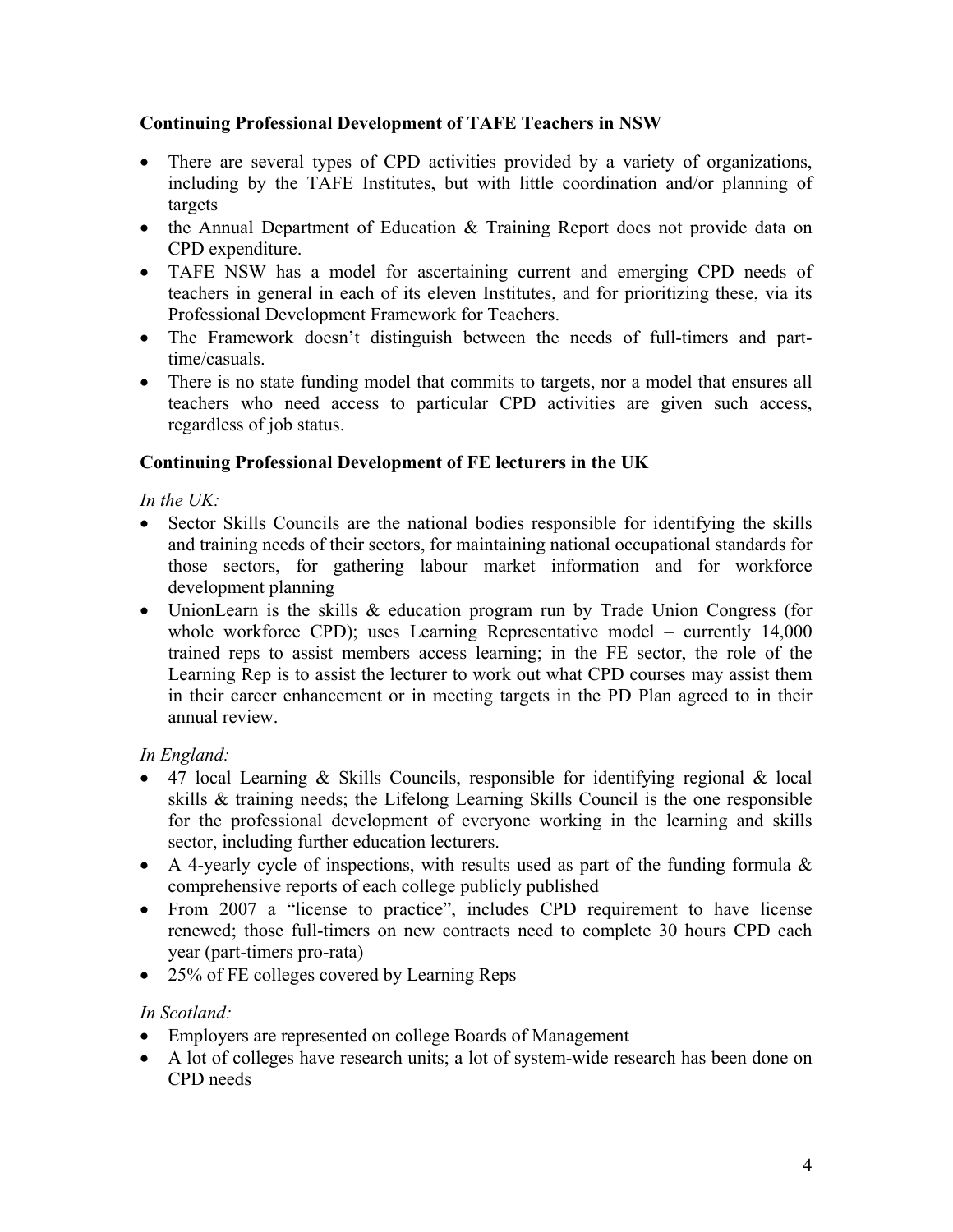- Each college a separate entity has led to lack of coherence, re-invention of "the wheel"
- There is a benchmark of 35 hours of CPD to be completed per year by full-timers (part-timers pro-rata)
- 100% of FE colleges have Learning Reps, who complete a 5-day university course to be appointed
- Professional standards are set for CPD contain prescriptive statements of what lecturers are expected to be able to do and indicative content of programs to meet the standards

## **Summary – the Context of CPD**

The literature and the interview data indicate that the general trends in further education in all three systems are similar. NSW TAFE and the providers in Scotland and England have the following features in common:

- Oualification frameworks for competency-based delivery
- strengthened relationships between industry and FE providers at the local level
- curriculum increasingly directly driven by industry need
- increased focus on provision for young school students within a changed school curriculum
- "quality" frameworks in place
- the notion of "life-long learning"
- push for more emphasis on the teachers/lecturers continuing professional development
- push for more ICT in delivery
- high proportion of part-time and/or casual teachers, although NSW stands out as having the highest proportion

Thus the broad pressures on FE teachers/lecturers appear to be similar. In the UK the interviewees spoke of the constant pace of change and the challenges they were faced with. Timely and appropriate CPD was seen by many of the union representatives interviewed as one important strategy for assisting members deal with the VET pedagogy issues that confronted them.

### **Discussion**

It could be argued that what has been termed "changing VET pedagogy" reflects, in part, the workforce changes identified by writers like Buchanan (2006), Hall (2006) and others. Hall, for example, argues that the imposition of business models in the public sector has led to work intensification, labour flexibility management pressures, and flatter organisational hierarchies. He claims many professionals have born the brunt of organisational restructurings and often have to manage the consequences of these restructurings for their areas of responsibility. Added to this are the changing technological demands, which sometimes see new communication technologies (like mobile phones, laptops, PDAs, email, etc) blurring distinctions between work and nonwork.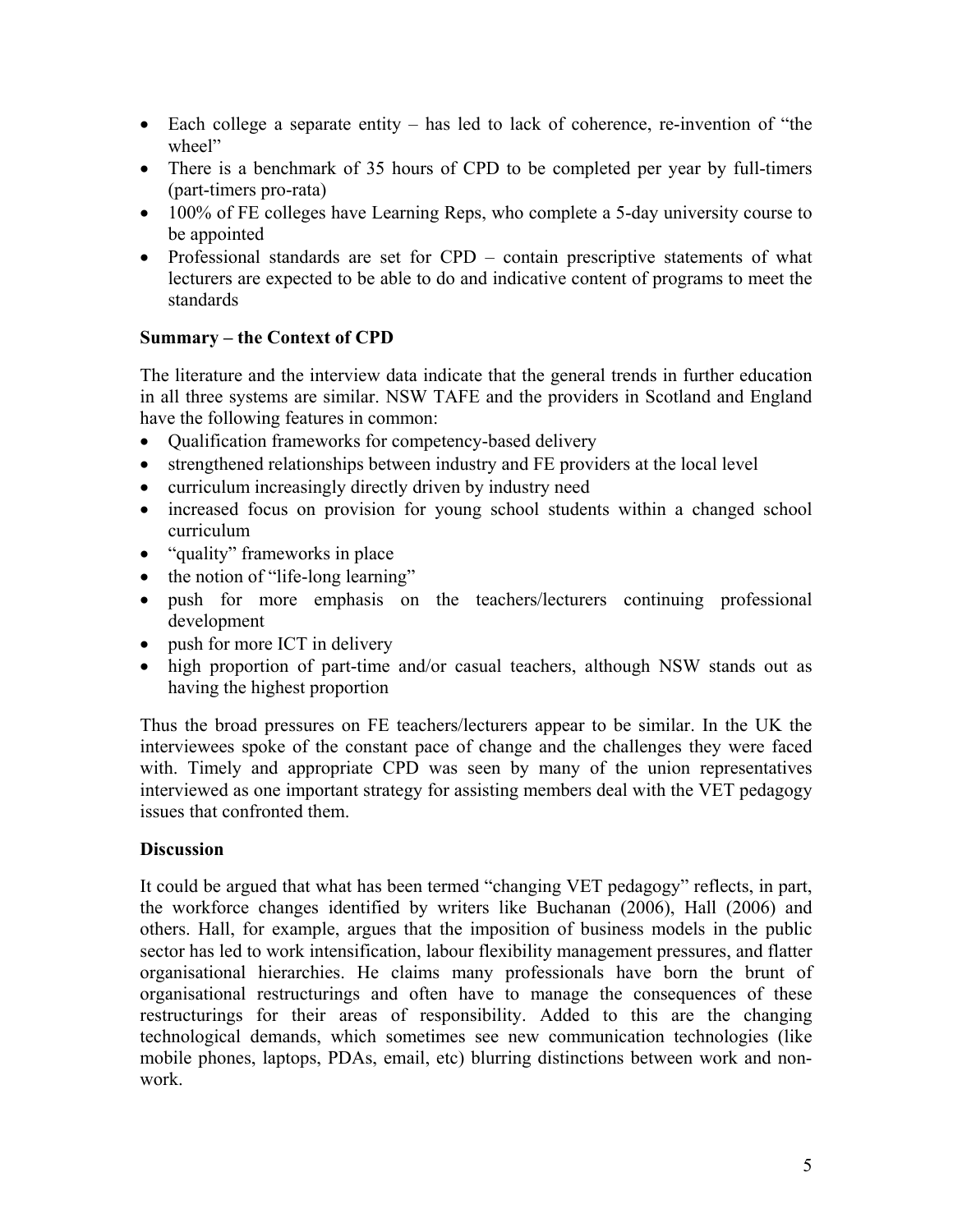Teachers and head teachers in particular, in TAFE NSW, are juggling complex administration, management, teaching, and industry liaison roles within an ever-changing technological context. The UK interviews also indicated that the curriculum managers' role (similar to that of the NSW head teacher) was becoming difficult to manage.

Keep (2005) claims that governments in England have created what he calls "a state of permanent revolution" in the institutional structures that control, manage, fund, inspect and deliver VET. This concept of permanent revolution could also be said to currently apply to VET in NSW, given the number of restructures of the TAFE system as a whole and of the internal reorganisations that many individual Institutes have undergone in the past few years.

The flatter organizational structures noted by Hall and others, tighter (locally-managed) budgets, insufficient administration/clerical support, as well as the constant pace of change in the over-arching institutional structures (that Keep speaks of) all make the teacher and head teacher role more work-intensive.

### **Continuing Professional Development**

Given this context of TAFE teachers' work, it has to be argued that good models of CPD need to be based on appropriate understandings of teacher (and head teacher) roles and the appropriate allocation of time to attend CPD activities. In a realist analysis of the challenges facing those who design PD programs, Hall (op cit) identifies several key challenges, some of which include:

- managing the tyranny of operational demands
- developing the job as well as the professional
- developing professionals as managers
- acknowledgement of the need to sustain multiple identities (as professionals, workers, family members, mentors, learners, etc)

Loveder (2005) in his summary of world trends in staff development and their implications for colleges, cites Cort et al as suggesting institutions should use CPD approaches that do the following:

- integrate practice and on-the-job learning in the teacher's classroom with theory
- utilize flexible, modular approaches that meet needs  $\&$  background of teachers
- use "bottom up" approach that encourages teachers to reflect on own teaching practice
- use "study circles" and/or "communities of practice" of staff across different departments, disciplines or institutes
- use ICT to encourage active participation

Loveder claims CPD is too important to be left to individual teachers' own motivation, saying it should be regular and compulsory, and adequately supported by management both time-wise and financially.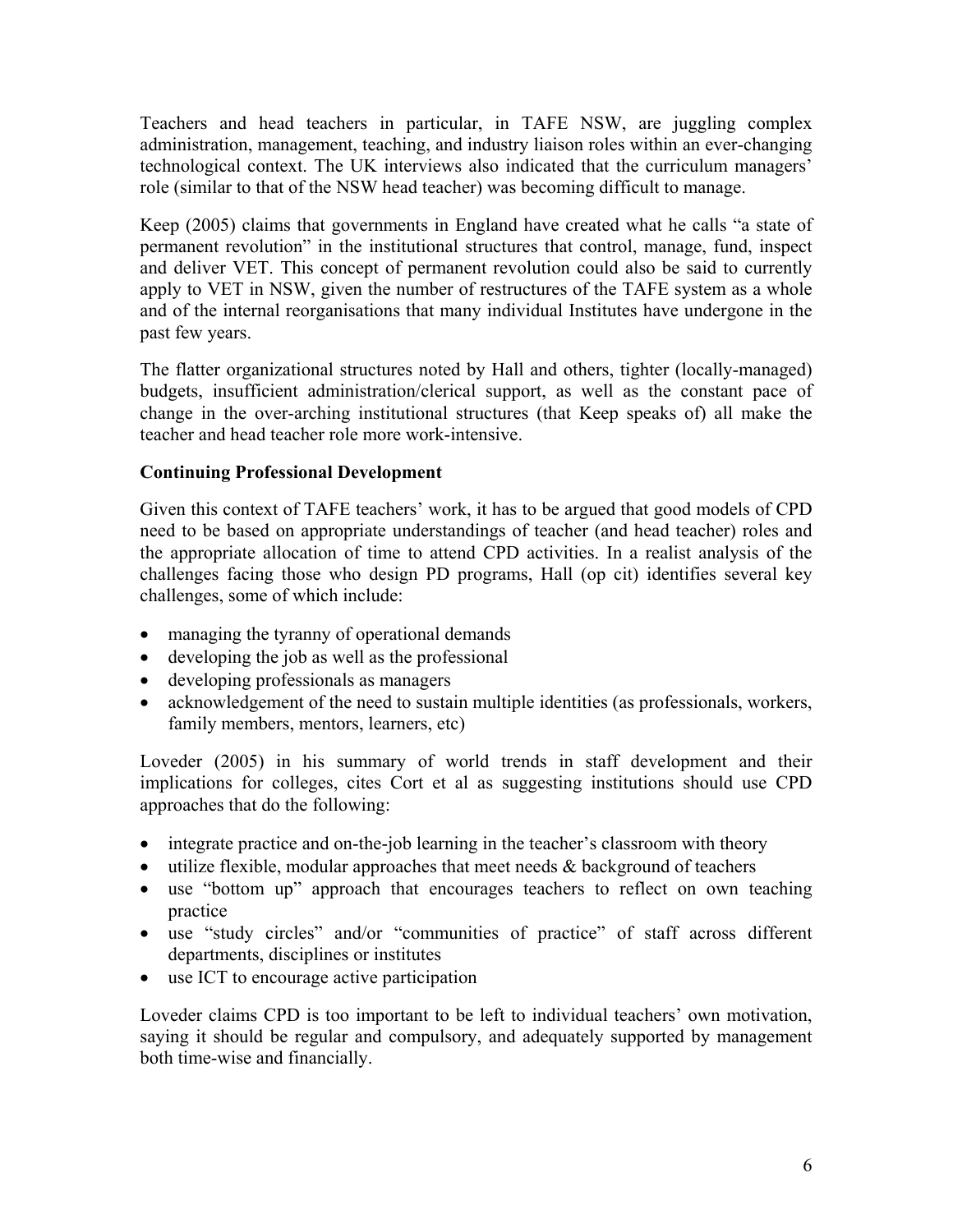## **Good practice CPD model**

Analysis of all the data associated with the project indicates the following several aspects could inform a good model of CPD for TAFE NSW:

- appropriate balance between the three types of CPD activities
	- $\triangleright$  those that support professional teaching practice
	- $\triangleright$  those relating to "reforms" in the VET sector (eg, provision of information on things like New Apprenticeships)
	- $\triangleright$  those that support institutional operations, including policy changes (eg, OH&S, EEO, copyright) (see Harris et al, 2001)
- a recognition that there are individual needs (like career development and job performance confidence) that are met through effective CPD (Scottish Further Education Unit, u.d)
- a strategic, systems-based approach to ICT and on-line delivery that is underpinned by appropriate understandings & research of VET pegdagogy and of specific ICTdiscipline relationships (see Segrave et al, 2005; Webb & Cox, 2004; Wheelahan, 2005)
- setting professional standards for CPD (see Scottish Executive, 2006)
- implementing a CPD log, for reflection as well as a better record of all CPD (for audit purposes, this may become more critical with the new 2007 AQTF Standards for RTOs outcomes-based auditing processes) (for CPD log & "toolkit" see Scottish Further Education Unit, u.d.)
- a professional organization for VET teachers in NSW to lift their professional status (eg VISTA in Vic, the Institute of Education in England, the Scottish Further Education Unit; note the TAFE Futures - Institute for teachers)
- funding levels that allow teachers to:
	- $\triangleright$  reflect on their practice at regular intervals (reflective practitioner skills see ICVET, PD Models & Frameworks, 2006) since the cascade model of CPD may not work (Webb & Cox, 2004)
	- $\triangleright$  use an appropriate model for remaining abreast of technical/industry skills
- a funded, pro-active role for the union, along the lines of the Learner Representative model in the UK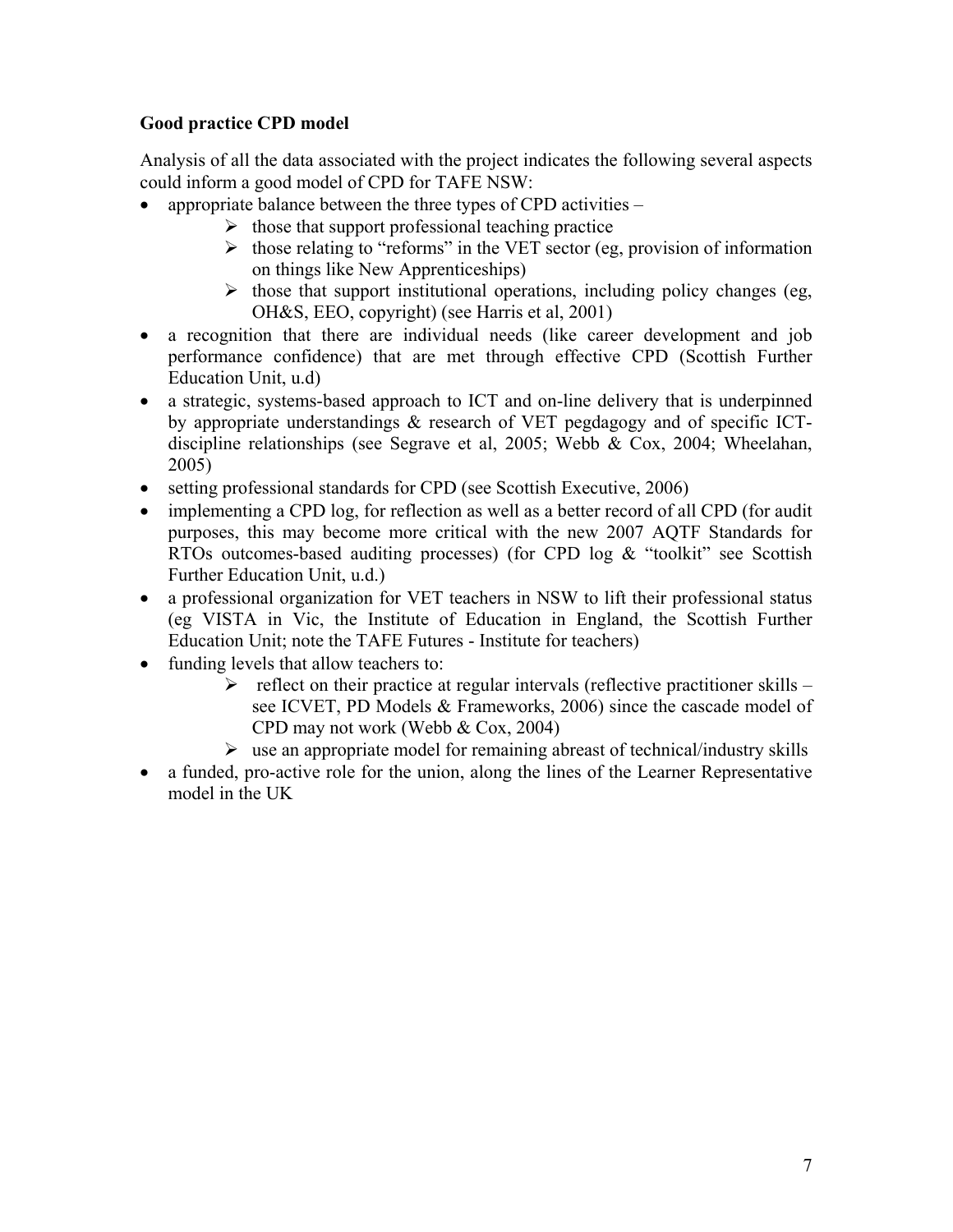#### **References**

Australian Senate Committee Report, 2003, *Bridging the Skills Divide* available @ http://www.aph.gov.au/senate/committee/eet\_ctte/skills/report/index.htm

Buchanan, J (2006) *From "skill shortages" to decent work – The role of better skill ecosystems.* Paper presented at AIRAANZ Conference, Adelaide.

Clayton, B and K Blom (2004) Doing it well, doing it better: Practitioners, pedagogy and training packages. Paper delivered at AVETRA Conference. March. Available at http://www.avetra.org.au/Conference\_Archives/2004/papers.shtml

Clayton, B; Fisher, T  $\&$  E Hughes (2005) Sustaining the skill base of technical and further education institutes: TAFE managers' perspectives. NCVER. Adelaide. Available @ http://www.ncver.edu.au/publications/1591.html

Consortium Research Program (2005) Investigating approaches for sustaining and building educational leadership. Draft literature review (available @ http://www.ncver.edu.au/newsevents/insight/issue22/consort2.html

Guthrie, H (2006) What will the new TAFE teacher of the  $21<sup>st</sup>$  Century look like? Paper given at the VET Pedagogy Symposium, TAFE Development Centre, Victoria. September.

Hall, R (2006) Designing Professional Development for the Knowledge Era – Workplace Changes: change and continuity in the workplace of the future. Paper prepared for ICVET (available @ www.icvet.tafensw.edu.au).

Harris, R; Simons, M; Hill, D; Smith, E; Pearce, R; Blakeley, J; Choy, S and D Snewin (2001), The Changing Role of Staff Development for Teachers and Trainers in Vocational Education and Training. NCVER. Adelaide.

Harris, R; Simons, M and B Clayton (2005) Shifting mindsets: The changing work roles of vocational education and training practitioners. NCVER. Adelaide. Available @ http://www.ncver.edu.au/publications/1524.html

Junor, A (2005) Professionals, practitioners, peripheral product-deliverers: Contested definitions of contingent TAFE teaching. Paper delivered at AIRAANZ Conference. Available  $\qquad \qquad \qquad \textcircled{a}$ 

http://www.mngt.waikato.ac.nz/departments/Strategy%20and%20Human%20Resource% 20Management/airaanz/conferenceproceedings.asp

Keep, E (2005) Balancing the Skills Equation, Addressing Supply and Demand Through Public Policy. Address to policymakers in Canberra. Available @ www.skillecosystem.net

Learning Skills Council (2006) Staff Statistics. Downloaded on 26/04/06 @ www.lsc.gov.uk).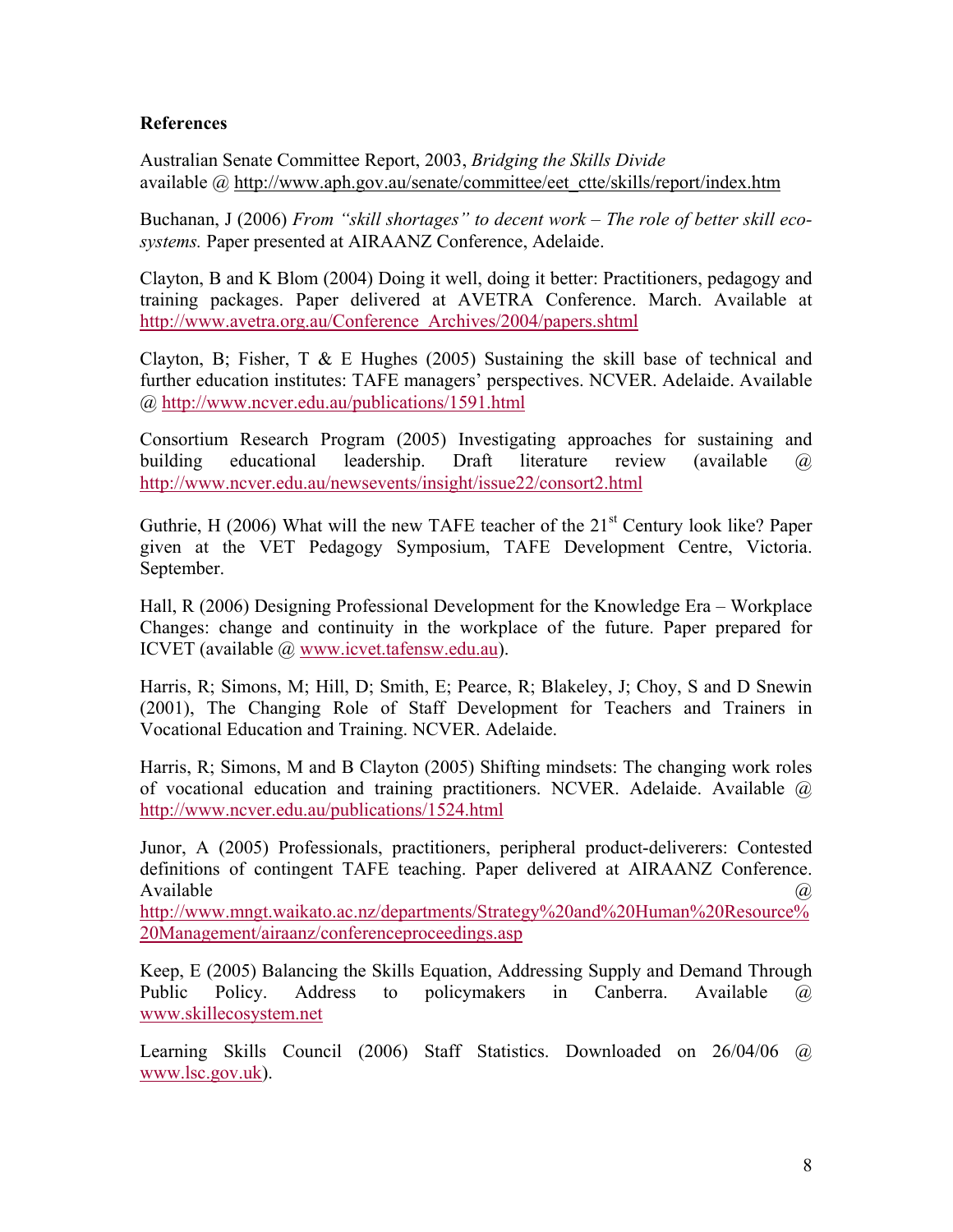Loveder, P (2005) World trends in staff development: Implications on the performance of technical education institutions. Paper delivered to National Seminar: The Development of Technology and Technical-Vocational Education and Training in an Era of Globalization, August. Published by NCVER. Adelaide. Available @ http://www.ncver.edu.au/publications/1628.html

McNickle, C and N Cameron (2003) The impact of flexible delivery on human resources practices: Survey of TAFE managers. NCVER. Adelaide. Available @ http://www.ncver.edu.au/publications/1418.html

Mitchell, J (2003) The nature of innovation in VET professional practice. Paper presented at AVETRA. Available a contract and a set of  $\alpha$ http://www.avetra.org.au/Conference\_Archives/2003/abstracts.shtml

National Centre for Vocational Education Research (2004a) Profiling the national vocational education & training workforce. NCVER. Adelaide.

National Centre for Vocational Education Research (2004b) The vocational education and training workforce: New Roles and Ways of Working. NCVER. Adelaide. Available @ http://www.ncver.edu.au/publications/1521.html

National Centre for Vocational Education Research (2006) A Profile of TAFE Institutes. NCVER. Adelaide. Available @ http://www.ncver.edu.au/research/proj2/sp417h.htm

NSW TAFETA (2006) Council Papers, May.

Palmieri, P (2003) The agile organization. Case studies of the impact of flexible delivery on human resource practices in TAFE. NCVER. Adelaide. Available @ http://www.ncver.edu.au/publications/1426.html

Scottish Executive (2006) Professional Standards for Lecturers in Scotland's Colleges, Professional Development Standards for Continuing Professional Development. Available @ http://www.scotland.gov.uk

Scottish Funding Council (2006) Staffing Statistics for Further Education Colleges in Scotland. Available  $\omega$ 

http://www.sfc.ac.uk/statistics/fe\_information/facts\_figures/0405/staffing/staffing\_0405.h tm.

Scottish Further Education Unit (2004) The Identification of Key Priority Staff Development Needs in Scotland's Colleges, SFEU, Stirling. Available @ http://www.sfeu.ac.uk/communities\_of\_practice/professional\_development

Scottish Further Education Unit (undated) Continuing Professional Development Toolkit. Available @ http://www.sfeu.ac.uk/communities of practice/cpd toolkit

Segrave,S; Holt, D and J Farmer (2005) *The Power of the 6 three model for enhancing academic teachers' capacities for effective online teaching and learning: Benefits,*